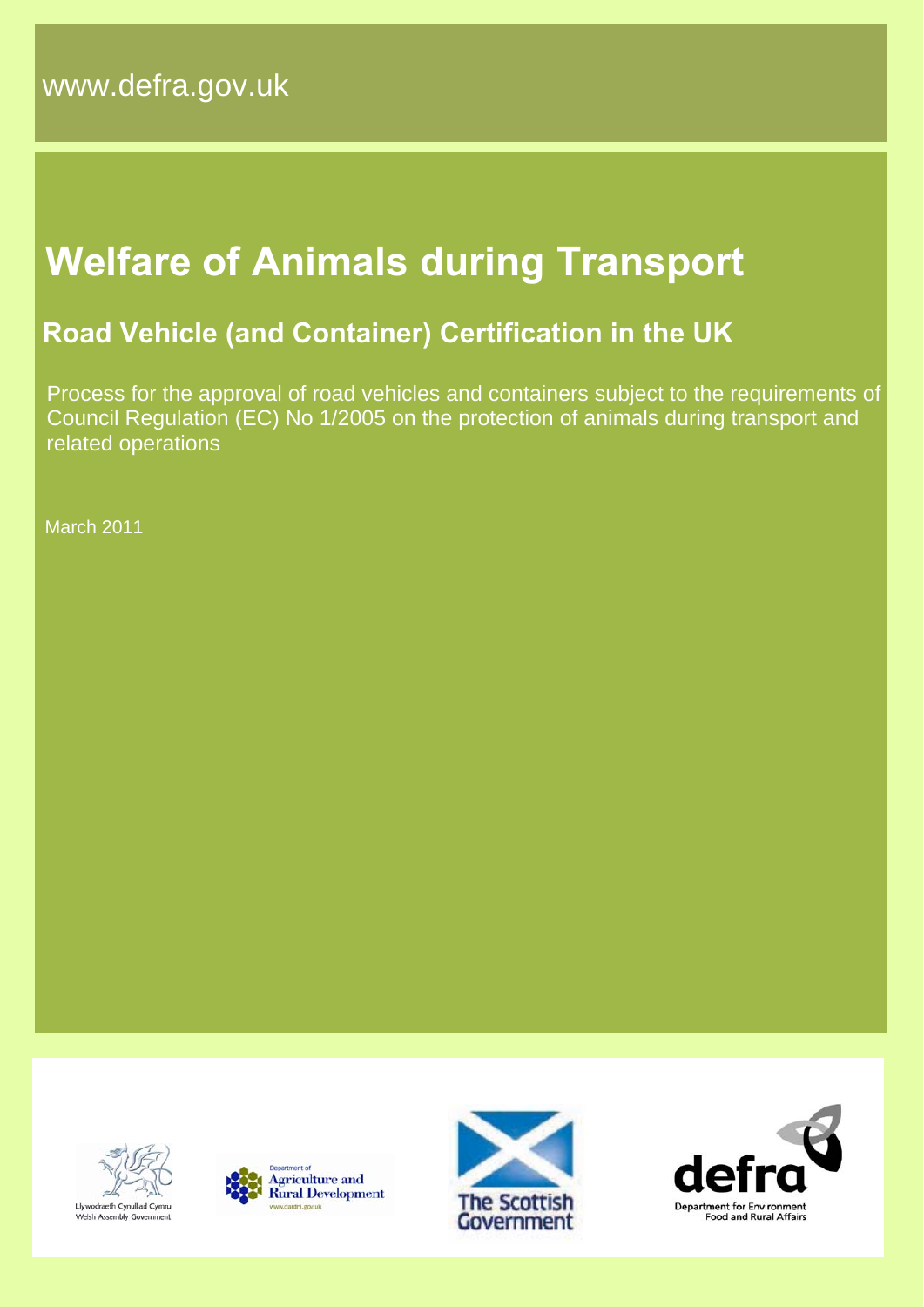#### **Department for Environment, Food and Rural Affairs**

Nobel House 17 Smith Square London SW1P 3JR Telephone 020 7238 6000 Website: www.defra.gov.uk

© Crown copyright 2011

Copyright in the typographical arrangement and design rests with the Crown. This publication (excluding the royal arms and departmental logos) may be re-used free of charge in any format or medium provided that it is re-used accurately and not used in a misleading context. The material must be acknowledged as crown copyright and the title of the publication specified.

Information about this publication and further copies are available from:

Transport and Markets Team Area 8B 9 Millbank, c/o Nobel House 17 Smith Square London SW1P 3JR

Email: [animalwelfare@defra.gsi.gov.uk](mailto:animalwelfare@defra.gsi.gov.uk) Tel: 020 7238 5907

This document is also available on the Defra website at: [www.defra.gov.uk/foodfarm/farmanimal/welfare/transport/euguidance/approval.htm](http://www.defra.gov.uk/foodfarm/farmanimal/welfare/transport/euguidance/approval.htm)

Published by the Department for Environment, Food and Rural Affairs.

March 2011

Originally published December 2006 Second edition published February 2007 Third edition published August 2007 Fourth edition published June 2008 Fifth edition published August 2010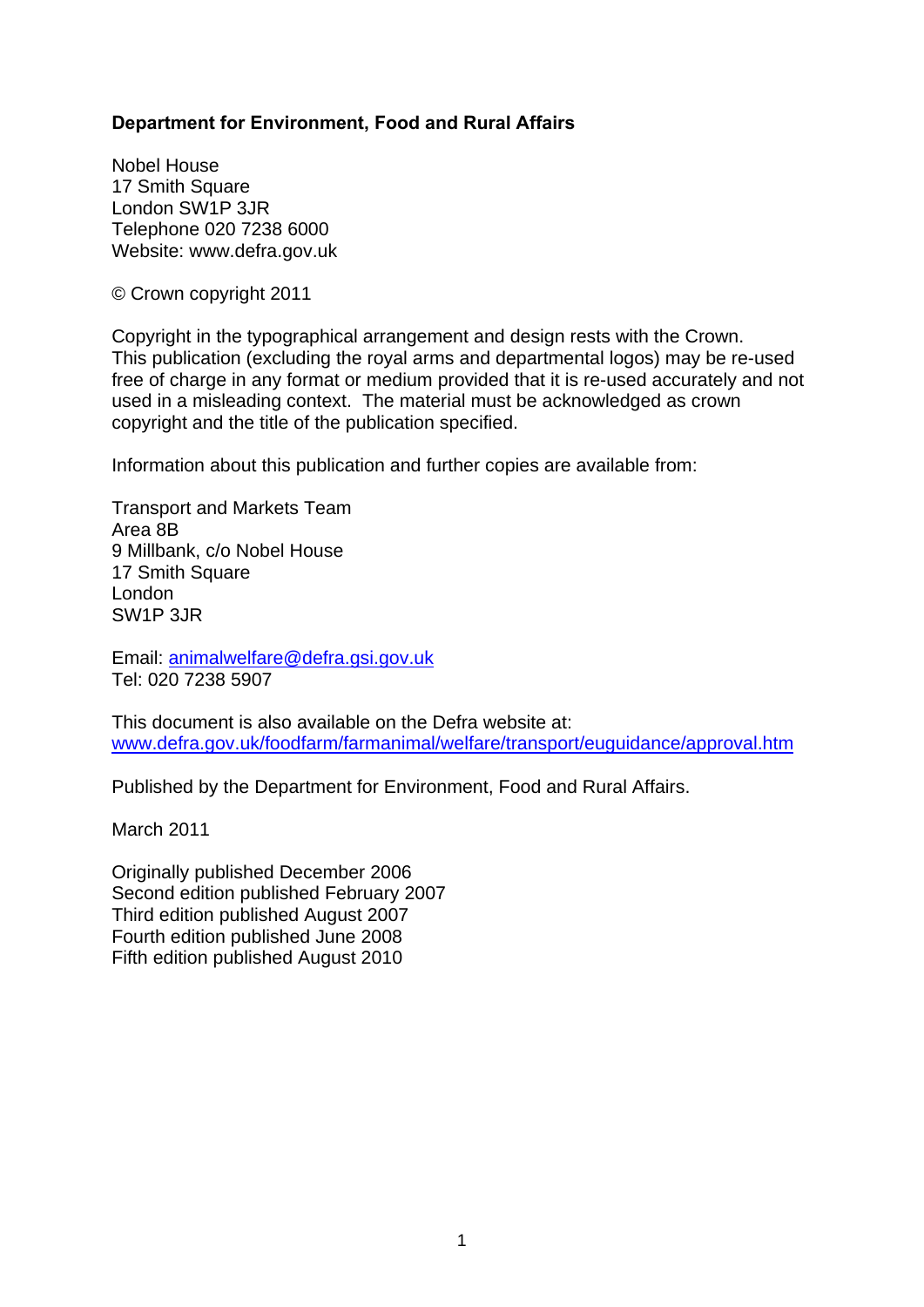## **Contents**

| 2.                                                                                       |
|------------------------------------------------------------------------------------------|
|                                                                                          |
| 3.                                                                                       |
|                                                                                          |
|                                                                                          |
|                                                                                          |
|                                                                                          |
| 4.                                                                                       |
| 5.                                                                                       |
| Definition of competent authorities: the role of Defra, the devolved authorities<br>6.   |
| and designated bodies.                                                                   |
| 7.                                                                                       |
| 8.<br>15                                                                                 |
| Responsibility for compliance with the Regulation rests with the transporter.  15<br>8.1 |
| 8.2 Primary responsibility for enforcement of the legislation rests with LAs who will    |
| enforce the requirement to hold appropriate vehicle or container certification under     |
| The Welfare of Animals (Transport) (England) Order 2006 and under equivalent             |
|                                                                                          |
| 15<br>9.                                                                                 |
|                                                                                          |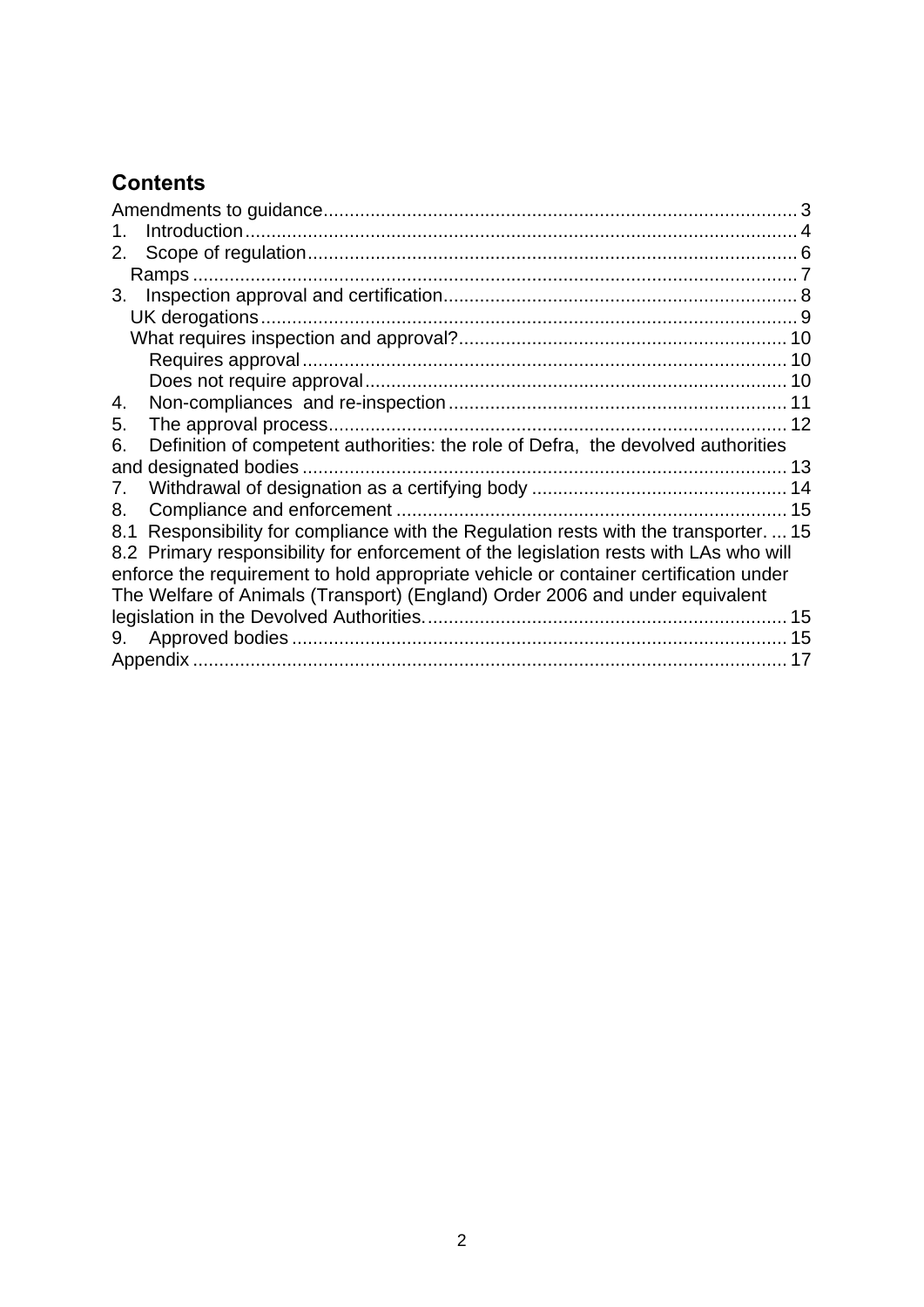## <span id="page-3-0"></span>**Amendments to guidance**

This guidance, will be subject to regular review to take on board lessons learnt as it is applied. The latest version will be available on our website at: [www.defra.gov.uk/foodfarm/farmanimal/welfare/transport/euguidance/approval.htm](http://www.defra.gov.uk/foodfarm/farmanimal/welfare/transport/euguidance/approval.htm)

The following can be used to record amendments issued to approval bodies.

| Amendment<br><b>Number</b> | <b>Date</b><br>of<br><b>Issue</b> | <b>Pages</b><br>affected | Short description of amendment |
|----------------------------|-----------------------------------|--------------------------|--------------------------------|
|                            |                                   |                          |                                |
|                            |                                   |                          |                                |
|                            |                                   |                          |                                |
|                            |                                   |                          |                                |
|                            |                                   |                          |                                |
|                            |                                   |                          |                                |
|                            |                                   |                          |                                |
|                            |                                   |                          |                                |
|                            |                                   |                          |                                |
|                            |                                   |                          |                                |
|                            |                                   |                          |                                |
|                            |                                   |                          |                                |
|                            |                                   |                          |                                |
|                            |                                   |                          |                                |
|                            |                                   |                          |                                |
|                            |                                   |                          |                                |
|                            |                                   |                          |                                |
|                            |                                   |                          |                                |
|                            |                                   |                          |                                |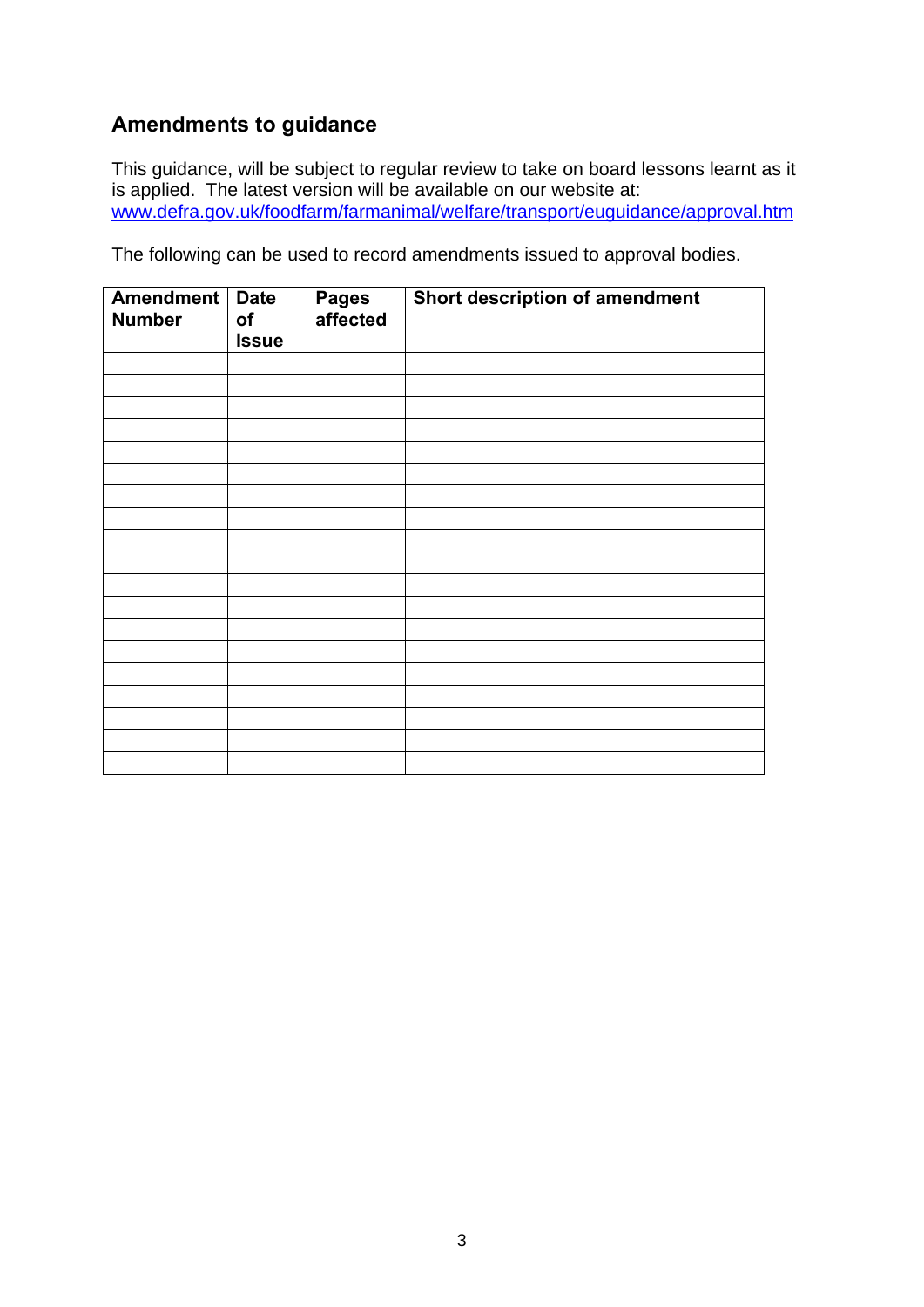## <span id="page-4-0"></span>**1. Introduction**

1.1 Council Regulation (EC) No 1/2005 on the protection of animals during transport and related operations ('the Regulation') requires, among other things, that means of transport (road vehicles) and containers used for transporting animals on long journeys (those in excess of eight hours) must be inspected and approved by the competent authority of a Member State or a body designated by a Member State (Articles 7 and 18). **This document sets down how inspection and approval is carried out in the United Kingdom.** 

1.2 This guidance represents our view of this element of the Regulation and its implementing legislation. It should be used as a reference document to aid understanding of this legislation. Primary responsibility for enforcement of this legislation rests with Local Authorities. In the event of a judicial case the court will provide a definitive opinion on the law.

1.3 A summary of the Regulation can be seen on our website at: [www.defra.gov.uk/foodfarm/farmanimal/welfare/transport/euguidance/eu](http://www.defra.gov.uk/foodfarm/farmanimal/welfare/transport/euguidance/eu-treg_detail.htm)[treg\\_detail.htm](http://www.defra.gov.uk/foodfarm/farmanimal/welfare/transport/euguidance/eu-treg_detail.htm) and the Regulation itself can be seen at: <http://faolex.fao.org/docs/pdf/eur69655.pdf>

1.4 Although the Regulation is directly applicable, implementing national legislation is required to provide enforcement powers and lay down how specific parts of the Regulation will be applied in the UK. That legislation will also bring together certain national welfare in transport provisions that will continue to apply alongside the Regulation.

1.5 Within the UK, the relevant national legislation is as follows:

In England – The Welfare of Animals (Transport) (England) Order 2006;

In Wales – The Welfare of Animals (Transport) (Wales) Order 2007;

In Scotland – The Welfare of Animals (Transport) (Scotland) Regulations 2006 and The Welfare of Animals (Transport) (Scotland) Amendment Regulations 2009; and

In Northern Ireland – The Welfare of Animals (Transport) Regulations (Northern Ireland) 2006 and The Welfare of Animals (Transport) (Amendment) Regulations (Northern Ireland) 2007.

1.6 These designate the Secretary of State in England and equivalent colleagues in the devolved authorities for Wales, Scotland and Northern Ireland as the competent authorities for the Regulation.

1.7 The rest of this document covers:

- The activities and types of transport that will require inspection and certification.
- The process under which those inspections and certifications will be carried out in the UK.
- Who will carry them out and how they will be assessed as competent to do so.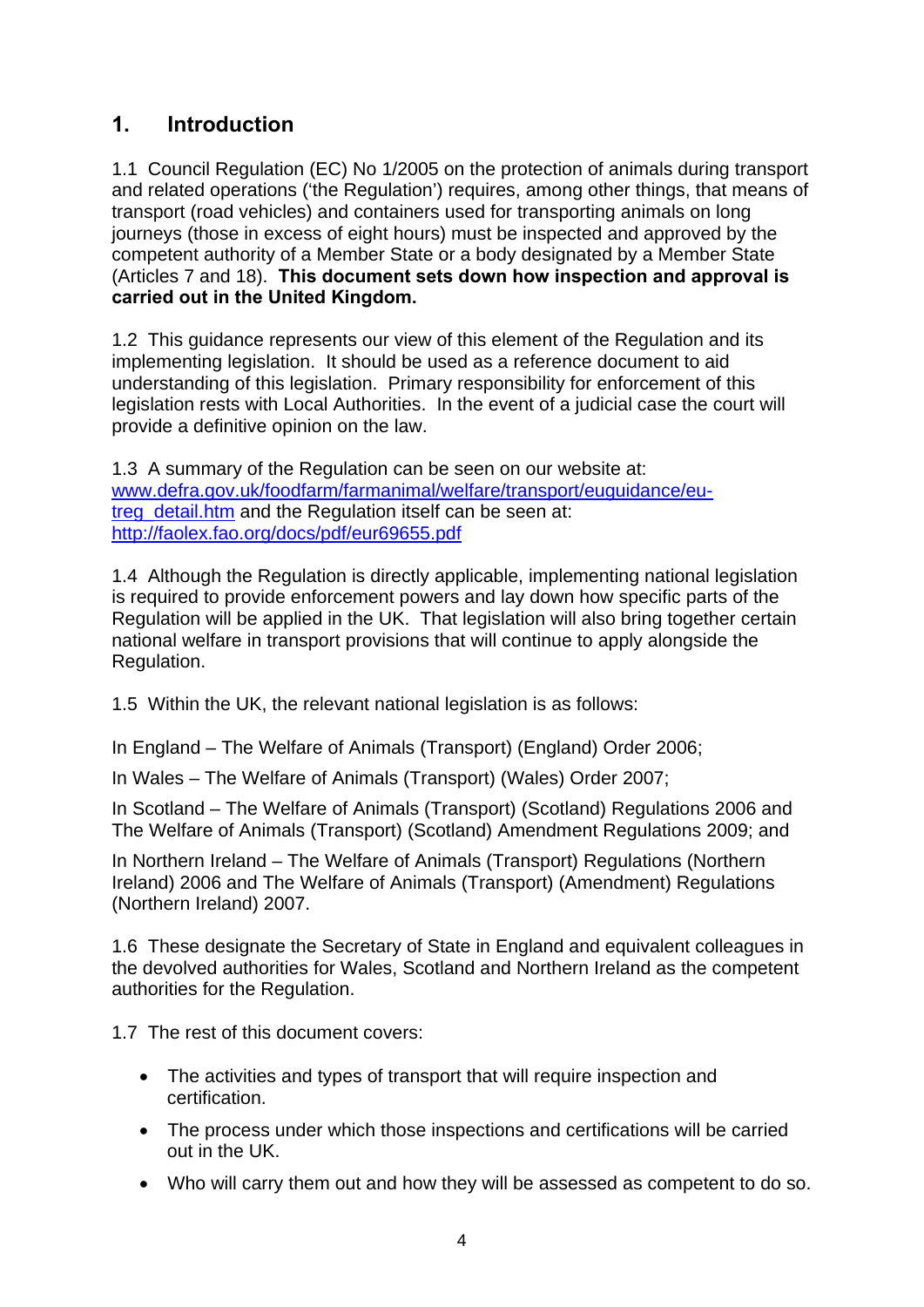- The standards that must be reached and relevant guidance.
- What the approval will look like: and
- What information will be required, recorded and made available to others.

If you have any queries about this document or other aspects of the Regulation please contact: Transport and Markets Team, Area 8B, 9 Millbank, c/o Nobel House, 17 Smith Square, London, SW1P 3JR.

Telephone: 020 7238 5907

Or email us at: [aw-transport@defra.gsi.gov.uk](mailto:aw-transport@defra.gsi.gov.uk)

In Scotland, Wales and Northern Ireland your contacts are:

#### **Scottish Government Rural Directorate (SGRD)**

P Spur Saughton House Broomhouse Drive **Edinburgh** EH11 3XD Tel: 0131 244 6482 Web: [www.scotland.gov.uk](http://www.scotland.gov.uk/)

#### **Welsh Assembly Government (WAG)**

Office of the Chief Veterinary Officer Cathays Park **Cardiff** CF10 3NQ Tel: 029 2082 3592 Web: <http://new.wales.gov.uk/topics/environmentcountryside/ahw/?lang=en>

#### **Department for Agriculture and Rural Development in Northern Ireland (DARD)**

Room 728 Dundonald House Upper Newtownlands Road Belfast BT4 3SB Tel: 028 9052 4950 Web: [www.dardni.gov.uk](http://www.dardni.gov.uk/)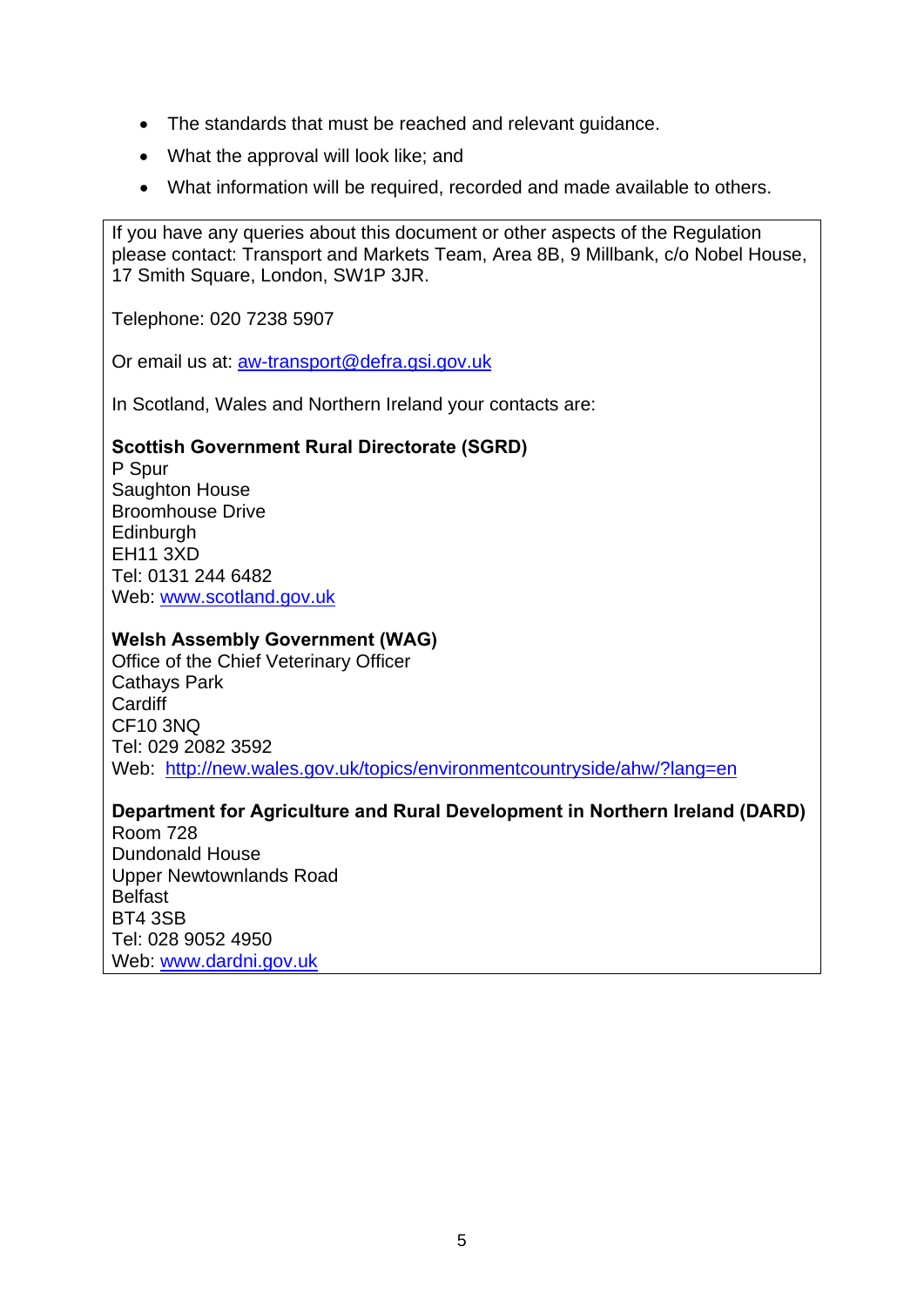## <span id="page-6-0"></span>**2. Scope of regulation**

2.1 The Regulation applies to the transport of live vertebrate animals within the European Community that takes place in connection with an economic activity (Article 1.1 of the Regulation).

2.2 There are some exceptions:

(a) the Regulation does not apply to transport to or from veterinary practices or clinics under veterinary advice (Article 1.5);

(b) only Article 3 (general provisions to protect animals from injury or unnecessary suffering), and Article 27 (enforcement checks) apply to transport by farmers of their own animals in their own vehicles for a distance of less then 50km from their holding, or for seasonal stock movements between pastures (Article 1.2);

(c) transporters undertaking journeys of less than 65km do not require an authorisation nor are they required to use drivers/attendants who have been trained and hold a certificate of competence (Article 6.7);

(d) Registered domestic Equidae are those registered in studbooks or with international organisations managing competitions (as defined in Directives 90/426 and 90/427/EEC). Note – possession of a horse passport under the Horse Passport Regulations does not necessarily mean that this legislation's requirements are met. Registered domestic Equidae are exempt from the following requirements:

- Article 5.4 compliance with Annex II journey log provisions.
- Article 6.9 use of a navigation system and the keeping of records obtained from it.
- Annex I Chapter V journey times, and water feed and rest intervals.

Note that these exemptions only apply to registered domestic Equidae transported for competition, races, cultural events or breeding, not transported to markets or slaughterhouses. Further information on registered domestic Equidae can be found in section 2 of our main guidance document on the Regulation<sup>[1](#page-6-1)</sup>.

2.3 The Regulation does not define what constitutes an "economic activity". However, the preamble to the Regulation gives an indication of what this may include. Paragraph (12) states:- "*Transport for commercial purposes is not limited to transport where an immediate exchange of money, goods or services takes place. Transport for commercial purposes includes, in particular, transport which directly or indirectly involves or aims at a financial gain."* 

2.4 From the queries we have received from the general public and based on the feedback from public consultations, it is worth noting the following exemptions:

<span id="page-6-1"></span><sup>1</sup> <sup>1</sup> <http://www.defra.gov.uk/foodfarm/farmanimal/welfare/transport/euguidance/guidance.htm>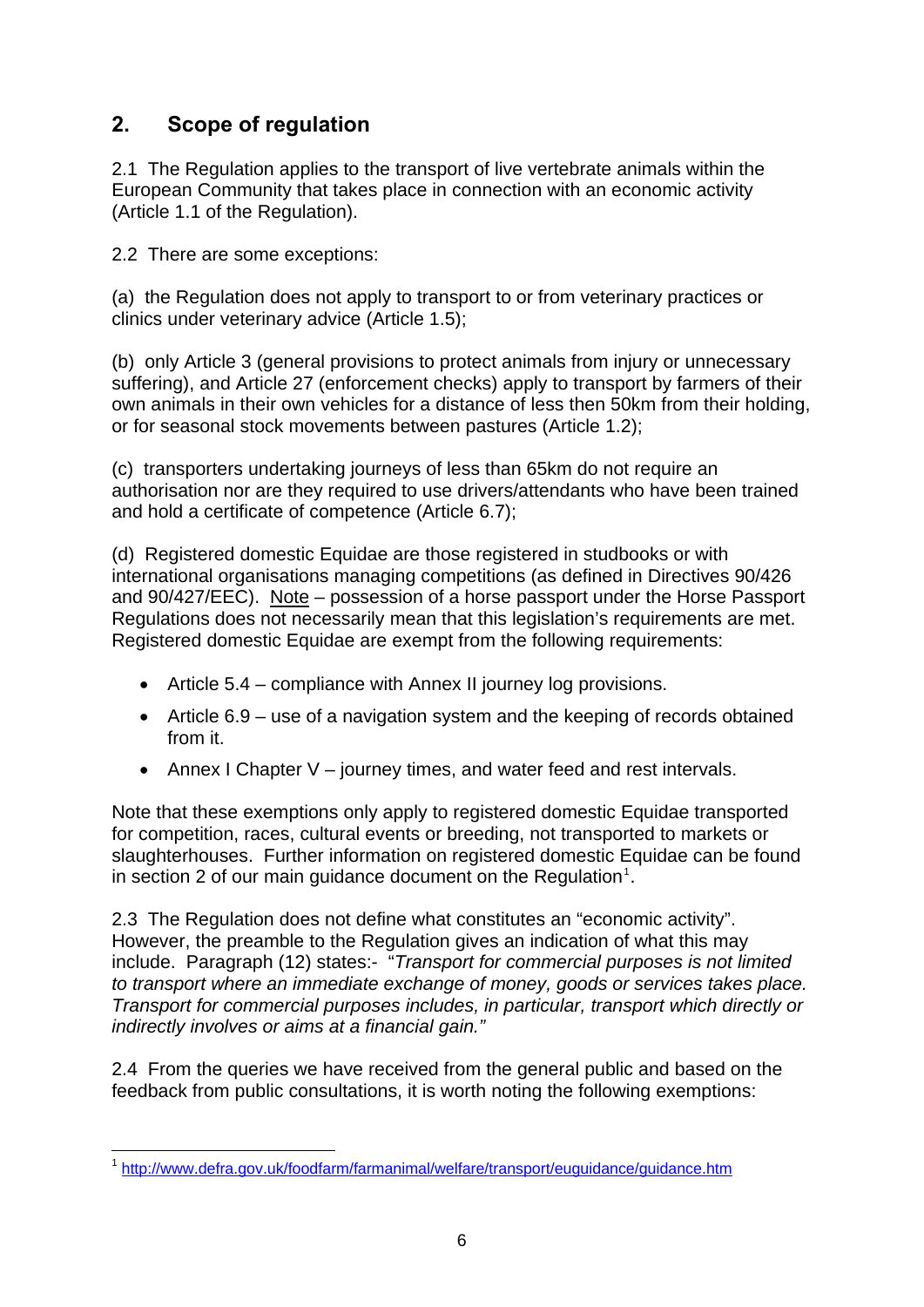<span id="page-7-0"></span> - transport of a single animal accompanied by a person who has responsibility for its welfare (or for example, two animals accompanied by two people – up to a limit of four animals accompanied by four people)<sup>[2](#page-7-1)</sup>;

 - domestic Equidae transported by an owner for the purpose of riding or showing or competing for pleasure. However, a haulier movement of animals transported for pleasure etc, where the haulier was paid for undertaking the transport, would be within the scope of the Regulation; and,

 - where individuals attending shows or competitions primarily for pleasure share the burden of transport e.g. petrol costs, but where there is no profit made by the individual carrying out the transport.

Note: the above are examples and are not intended to be definitive.

2.5 In summary, we would expect an owner or transporter carrying his or another person's animals for profit or as part of a business, to be covered by the Regulation. We would not expect the transport of pet animals by their owners to and from events, even where they win minor cash or other prizes, to be covered.

#### **Ramps**

2.6 In describing practices relating to loading and unloading animals *(Annex I, Chapter III)*, the Regulation states that ramps shall not be steeper than:

- for pigs, calves and domestic Equidae an angle of 20 degrees, that is 36.4% to the horizontal (equivalent to a vertical rise of four over a distance of 11);
- for sheep and cattle other than calves an angle of 26 degrees 34 minutes, that is 50% to the horizontal (equivalent to a vertical rise of four over a distance of eight).

2.7 It is recognised that it is difficult to measure accurately the slope angle of a ramp, particularly when the vehicle is on uneven ground.

2.8 Formerly, we had advised that vehicles built before and in use before 5 January 2007 could be exempt from the ramp angle requirements up to a deadline of 4 January 2012. This decision has now been legally challenged by the EU Commission. Therefore, as of 1 January 2011, any vehicle found on inspection for enforcement purposes to be non-compliant with the Regulation's ramp angle specifications **could be subject to enforcement action**.

2.9 Annex I, Chapter II, paragraph 2.2 of the Regulation includes a technical requirement that vehicles shall carry the equipment for loading and unloading. Therefore, it follows that the use of so-called external static ramps or other steps, ramps or other similar facilities, which are not part of the vehicle's fittings or which cannot normally be carried on board the vehicle, **should not** be used in calculating

<span id="page-7-1"></span><sup>1</sup>  $2$  This exemption is not reflected in either EU or national legislation. It therefore cannot be applied to export journeys unless the transporter has evidence that the Member States (both transiting and destination) apply equivalent exemptions.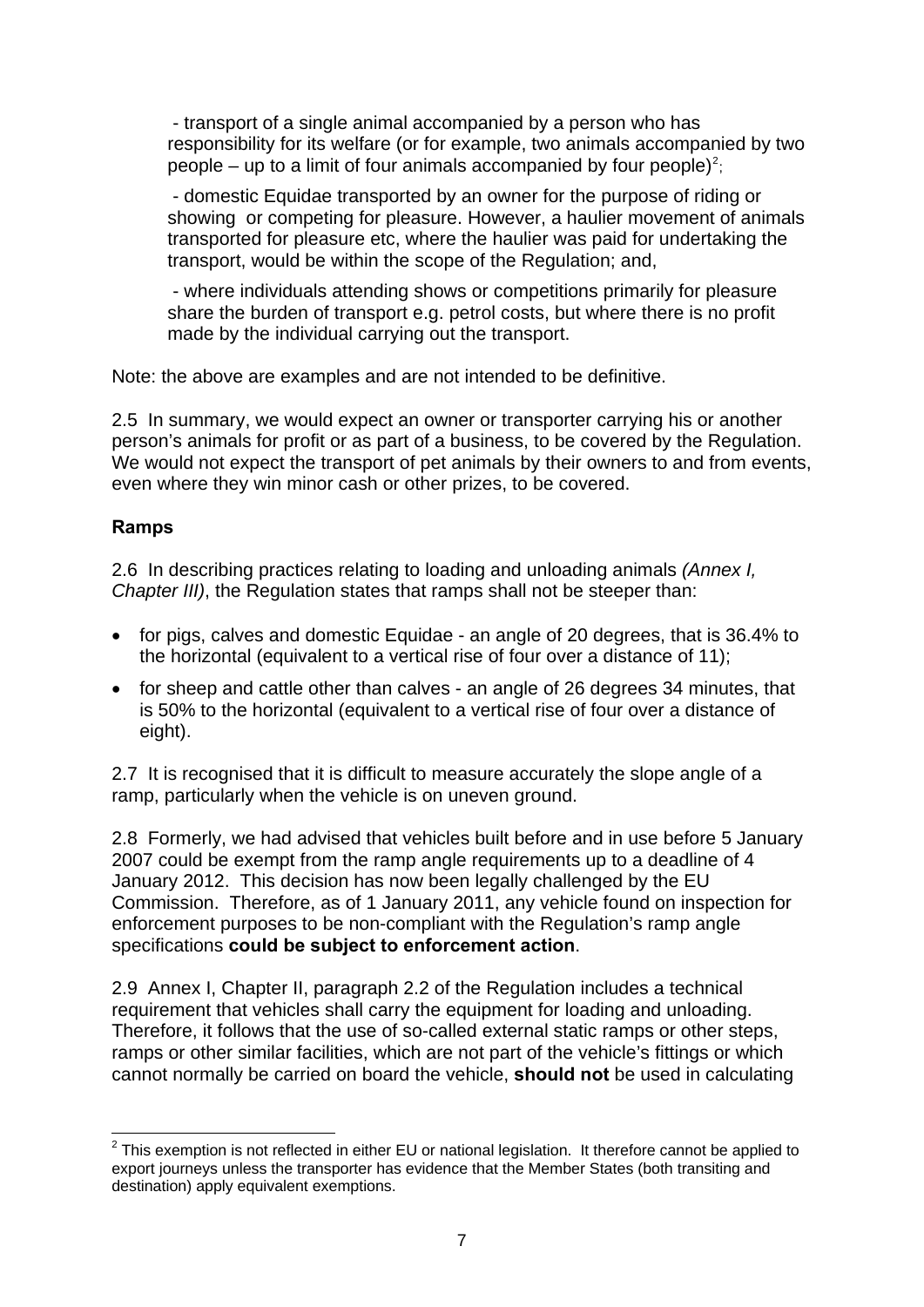<span id="page-8-0"></span>whether a ramp angle is compliant with the legislation. **The onus is on the transporter to ensure compliance with the Regulation**.

2.10 When considering what action to take in relation to non-compliance, local authorities will consider the circumstances of any breach and take a pragmatic and proportionate approach to enforcement. Anyone transporting an animal in a vehicle which causes, or is likely to cause injury or unnecessary suffering, commits an offence and may be subject to enforcement action.

## **3. Inspection approval and certification**

3.1 Means of transport (road vehicles), and containers, used for transporting animals on 'long journeys' (those in excess of eight hours) must be inspected and approved by the competent authority of a Member State or a body designated by a Member State (Articles 7 and 18). Approval criteria for containers differs from that for road vehicles (paragraph 3.5 refers).

3.2 Approvals are dependent on those vehicles (and containers) meeting specific requirements of the Regulation (Annex I, Chapters II & VI) covering:

- basic construction requirements (for all species);
- equipment for loading and unloading;
- additional requirements for long journeys involving domestic cattle, sheep, pigs, goats or domestic Equidae – roof, partitions, water/feed equipment, ventilation and satellite navigation (tracking) systems (excluding registered equidae).

3.3 Inspection can, of course, only relate to the vehicle as seen on that day. It is important to note therefore that a certificate issued for a road vehicle after inspection will not be taken as guaranteeing that the vehicle reaches the standards required for the duration of its validity (up to a maximum of five years). It will remain the transporter's responsibility that such vehicles continue to meet the required standards. If subsequent checks by enforcement bodies (such as local authorities or Animal Health acting on our behalf) find that a vehicle no longer meets the required standards then certificates may be suspended or revoked or other enforcement action taken.

3.4 The Regulation includes a provision for EU Member States to grant derogations from the requirement for vehicle approval for journeys not exceeding 12 hours in order to reach the final place of destination. We have taken up certain derogations and details of those being applied are described at paragraph 3.8.

3.5 Container approval is required for **all journeys over eight hours** where domestic cattle, sheep, goats, pigs or domestic Equidae are being carried (Article 7.3). The derogations permitted under Article 18.4 of the Regulation **do not** extend to these journeys.

3.6 For most species other than domestic cattle, sheep, goats, pigs and domestic Equidae (referred to for the purposes of the Regulation as 'other species'), transport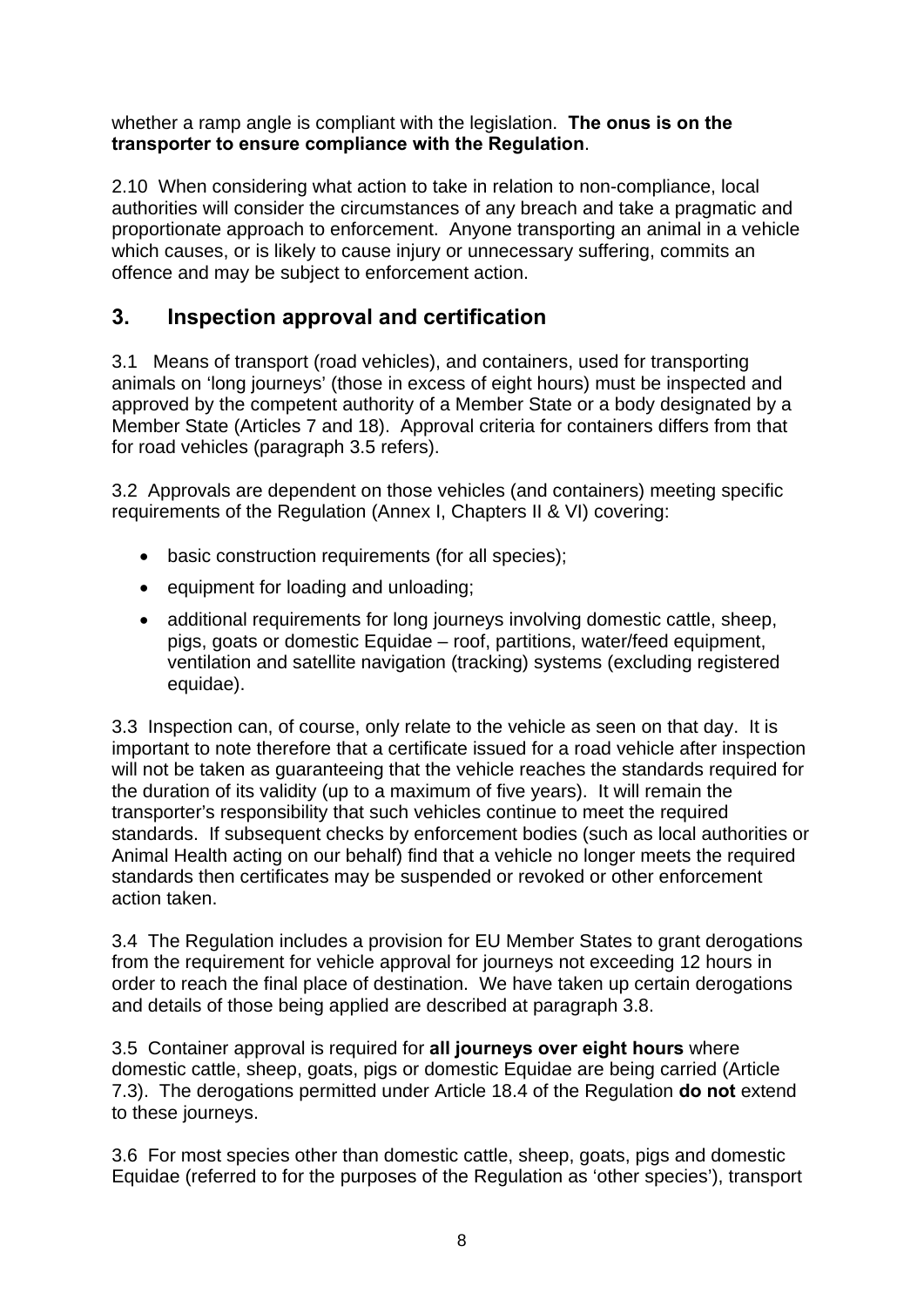<span id="page-9-0"></span>will be in a container often carried in a non-specialist road vehicle such as a car or van. The Regulation is clear that inspection and approval of containers carrying 'other species' is not required (but see paragraph 3.9 concerning the transport of fish). However, under some circumstances vehicles used to transport the containers will need to be approved. Paragraphs 3.9 and 3.10 refer.

3.7 Certificates issued on behalf of other competent authorities in the UK or other EU Member States will be valid across the UK and such vehicles do not require further inspection and approval. Indeed, Article 18 does not allow a competent authority or designated body to grant approval for vehicles that are subject to an application submitted to or an approval issued by another such authority. So, for example, if a vehicle has been inspected and approved by the authorities in France, that vehicle neither needs nor can be re-approved here in the UK.

#### **UK derogations**

3.8 As permitted by Article 18(4) of the Regulation, the following derogations have been applied in the UK from the requirement for certificates of approval for road vehicles used **on journeys of up to 12 hours in order to reach their final destination**:

i **road vehicles transporting animals** *other* **than cattle, sheep, goats, pigs or domestic Equidae within the UK for a journey time of up to 12 hours, do not require vehicle inspection and approval** (paragraph 3.10 refers). This derogation extends to road vehicles transporting containers carrying poultry and fish, which are not therefore required to be inspected and approved for journeys of up to 12 hours within the UK. The derogation does not apply to journeys undertaken in purpose built, 'bespoke' road vehicles carrying fish. This type of vehicle is essentially a large fish tank on wheels. Vehicles of this type undertaking all journeys of over eight hours will need inspection and approval by a designated vehicle approval body to the Regulation's basic criteria as set out in Annex I, Chapter II. Vehicles transporting 'other species' on journeys of over eight hours (but less than 12 hours) going outside of the UK will need to hold a vehicle approval certificate if any of the EU Member States involved in the journey (transiting or destination) require one. Transporters may be asked for evidence that the requirements of transiting and destination EU Member States have been ascertained. All vehicles transporting any species of animal on journeys of over twelve hours must be inspected and approved (paragraph 3.10 refers);

ii **pigs do not require continuous access to water during transportation**  *(Annex I, Chapter V, paragraph 1.1.4(b))*; however they must be offered water at appropriate intervals and afforded an adequate opportunity to drink. Veterinary advice is that having water constantly available is bad for welfare because pigs do not drink in a moving vehicle but play with the drinkers resulting in water flooding the vehicles. It is, however, essential that water can be made available to pigs when necessary;

iii **insulated roofs are not required** *(Annex I, Chapter VI, paragraph 1.1)*;

iv **temperature on a means of transport by road may fall below 0ºC during a journey** *(Annex I, Chapter VI, paragraph 3.1)*: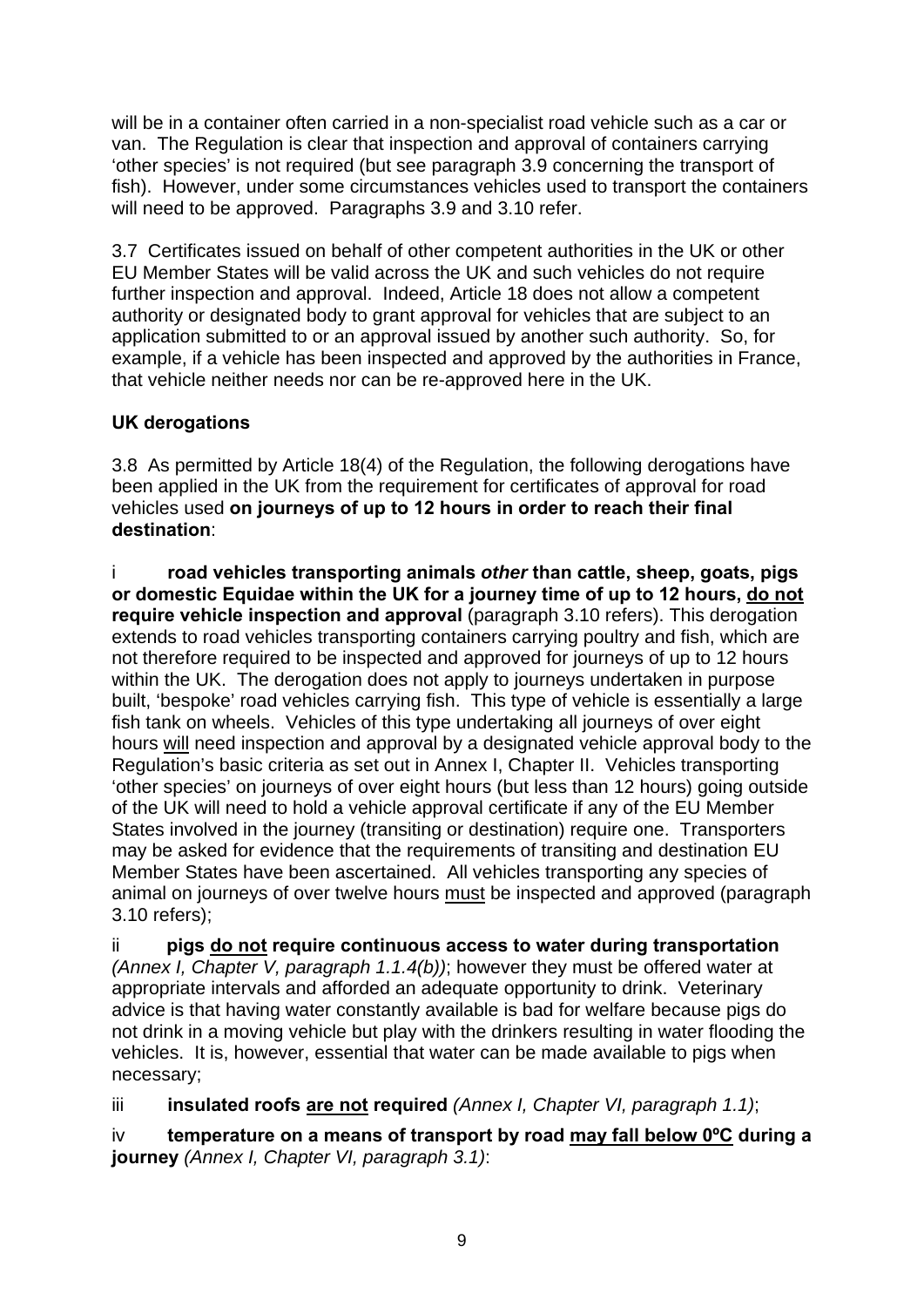- <span id="page-10-0"></span>• up to the time when the means of transport by road is first moved at the place of departure; and
- during any unloading and loading occurring at intermediate points in the journey.

v **ventilation, temperature monitoring, and warning systems are not required** *(Annex I, Chapter VI, paragraph 3)*;

#### vi **satellite navigation (tracking) systems are not required** *(Annex I, Chapter VI, paragraph 4)*.

3.9 Although the derogations granted mean that approval is not required in the UK for road vehicles carrying other species of animal in containers (on journeys of up to 12 hours), this does not release transporters from ensuring the vehicles used to transport containers meet the criteria for approval laid down in the Regulation's Annex I, Chapter II. Nor does it exempt them from general obligations relating to the transport of animals. It does, however, remove a regulatory burden that inspecting and approving such vehicles would impose.

#### **What requires inspection and approval?**

3.10 It should be made clear that inspection and approval is required for **all species carried in road vehicles where journeys exceed 12 hours** as this is beyond the scope of the derogations granted and therefore the Regulation's full inspection and approval provisions must apply.

#### *Requires approval*

- Vehicles carrying cattle, sheep, pigs, goats or domestic Equidae on all journeys of over eight hours.
- Vehicles carrying other species (including animals in containers) on journeys of over eight hours (but under 12 hours) going *outside of the UK* if it is a condition of any of the EU Member States involved in the journey (transiting or destination).
- Vehicles carrying all species of animals (including those in containers) on all journeys of *over* 12 hours.
- Containers carrying cattle, sheep, pigs, goats or domestic Equidae on all journeys of over eight hours.

#### *Does not require approval*

• Vehicles carrying other species (including animals in containers), on domestic only journeys (i.e. no part of the journey occurs outside of the UK) that are *under* 12 hours.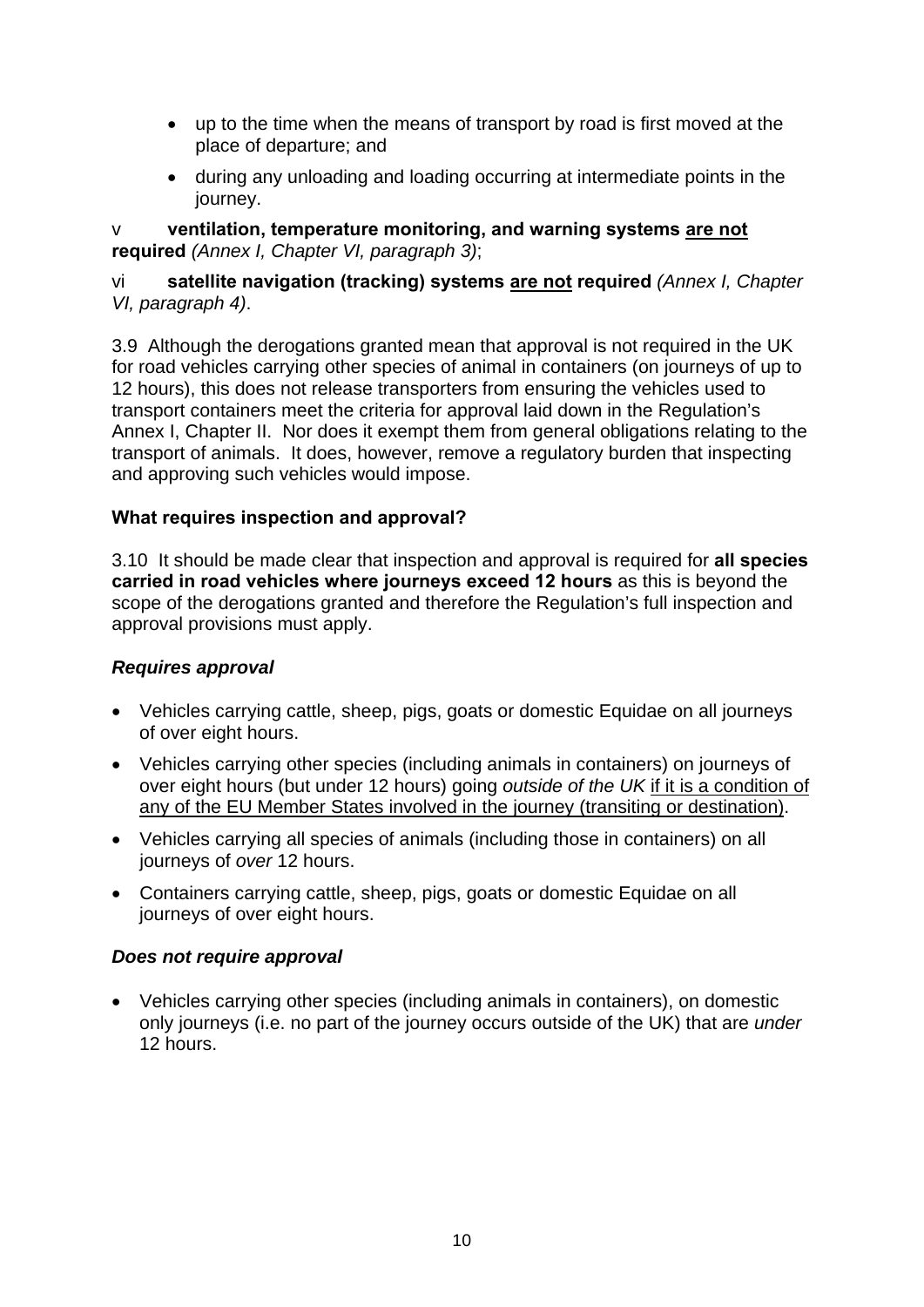#### **VEHICLE EQUIPMENT TRAVEL TIME**  8 – 12 Hours UK | Over 12 Hours UK | Over 8 Hours Europe Insulated Roof **Χ** 9 9 Feeding Equipment  $\begin{array}{ccc} \sim & \begin{array}{ccc} \sim & \end{array} & \begin{array}{ccc} \sim & \end{array} & \begin{array}{ccc} \sim & \end{array} & \begin{array}{ccc} \sim & \end{array} & \begin{array}{ccc} \sim & \end{array} \end{array}$ Partitions  $\begin{array}{ccc} \sim & \sim & \sim & \sim \end{array}$ \*Water Supply  $\parallel$   $\checkmark$   $\parallel$   $\checkmark$   $\downarrow$ Ventilation and Temperature Control **Equipment Χ** 9 <del>γ</del> 9 <del>γ</del> **Temperature** Monitoring Equipment **x** 9 <del>√</del> 9 √ +Securing Points 9 9 9 Loading and Unloading Equipment 9 9 9 Satellite Tracking, Data Recording and **Transmission Equipment x** 9 <del>√</del> 9 √

#### <span id="page-11-0"></span>*Vehicle approval equipment requirements*

\* Please refer to paragraph 3.8ii with regards to the transport of pigs up to 12 hours.

+ When transported on a RO-RO vessel.

#### **4. Non-compliances and re-inspection**

4.1 On 1 September 2010, a new procedure was introduced requiring the reinspection of vehicles or containers which upon inspection by Animal Health (AH) and/or Local Authority (LA) Inspectors, are found to have one or more serious noncompliances in terms of the Regulation's requirements. This was to satisfy the EU Commission that the UK is fully complying with the obligations imposed on all EU Member States by the Regulation.

4.2 For the purposes of this new procedure, a serious non-compliance relates to the absence or malfunctioning of major equipment on vehicles or containers travelling over 12 hours in the UK or over eight hours if exporting abroad. In this context, major equipment means any equipment which is legally required for long journeys as set out in Chapter VI of Annex I to the Regulation, and ramp angle requirements made under Chapter III, which are applicable to all vehicles undertaking journeys of any length. For ease of reference, these are as follows:

- A satellite navigation (tracking) system.
- Water supply and delivery equipment.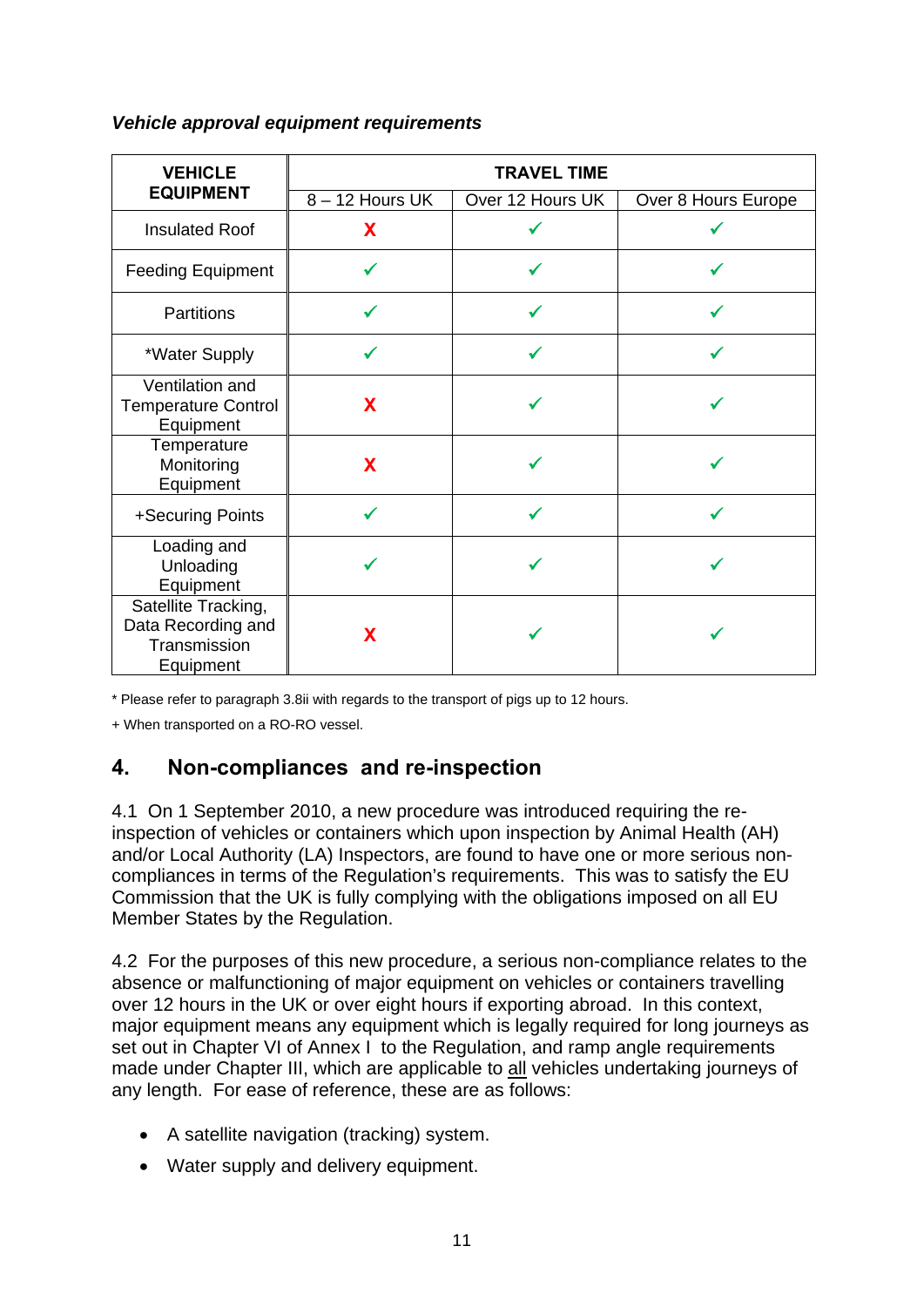- <span id="page-12-0"></span>• Ventilation systems.
- Temperature monitoring equipment (with sensors and a data recorder).
- Regulation 1/2005 compliant ramp angles.

4.4 A serious non-compliance may also be, in the view of AH and/or LA inspectors, any fixture or fitting on board the vehicle or container, which could compromise the welfare of the animals being transported.

4.5 Vehicles or containers found at the initial approval inspection to have major noncompliances must be subject to a compulsory re-inspection before an approval certificate is awarded and before any journeys can be undertaken. Vehicle approval bodies may set a deadline for a partial re-inspection of equipment fitted to correct the non-compliance. Failure to meet this deadline could result in a full re-inspection of the vehicle being required. Lesser non-compliances will continue to be treated as they are now (i.e. approval granted upon receipt of confirmation to the satisfaction of the approval body that the problem has been rectified by the vehicle owner supported by copies of receipts/photographic evidence etc.).

4.6 If any major non-compliances are identified by AH and/or LA inspectors during the course of their normal enforcement duties (e.g. at loading, at market, during road checks and at ports) then the vehicle or container will be prohibited from transporting further consignments of animals until the deficiencies have been rectified and the vehicle or container has been subject to satisfactory full re-inspection by one of the designated awarding bodies and received re-approval.

4.7 In the case of lesser non-compliances, identified by AH and/or LA inspectors during the course of their normal enforcement duties, these will continue to be subject to the necessary proportionate enforcement action.

## **5. The approval process**

5.1 Inspections and approvals shall meet the following requirements:

**Rate of inspection and maximum length of validity for an approval**: five years (maximum period allowed by the Regulation). Certificates of approval shall be valid for a period of not more than five years from the date of issue and shall become invalid as soon as the vehicle is modified or refitted to a degree that would render it non-compliant with the Regulation in respect of Article 18.2. Such modified or refitted vehicles will therefore require a new inspection and approval before use.

**Technical Requirements**: the Regulation lays down detailed technical requirements that vehicles will have to meet to get approval under Article 18. These are set out at Appendix B of this document in the form of checklists for the use of inspectors together with some guidance on their application (this is a separate document).

**Certificates of Approval:** uniquely numbered certificates of approval will be issued by a designated body if the vehicle: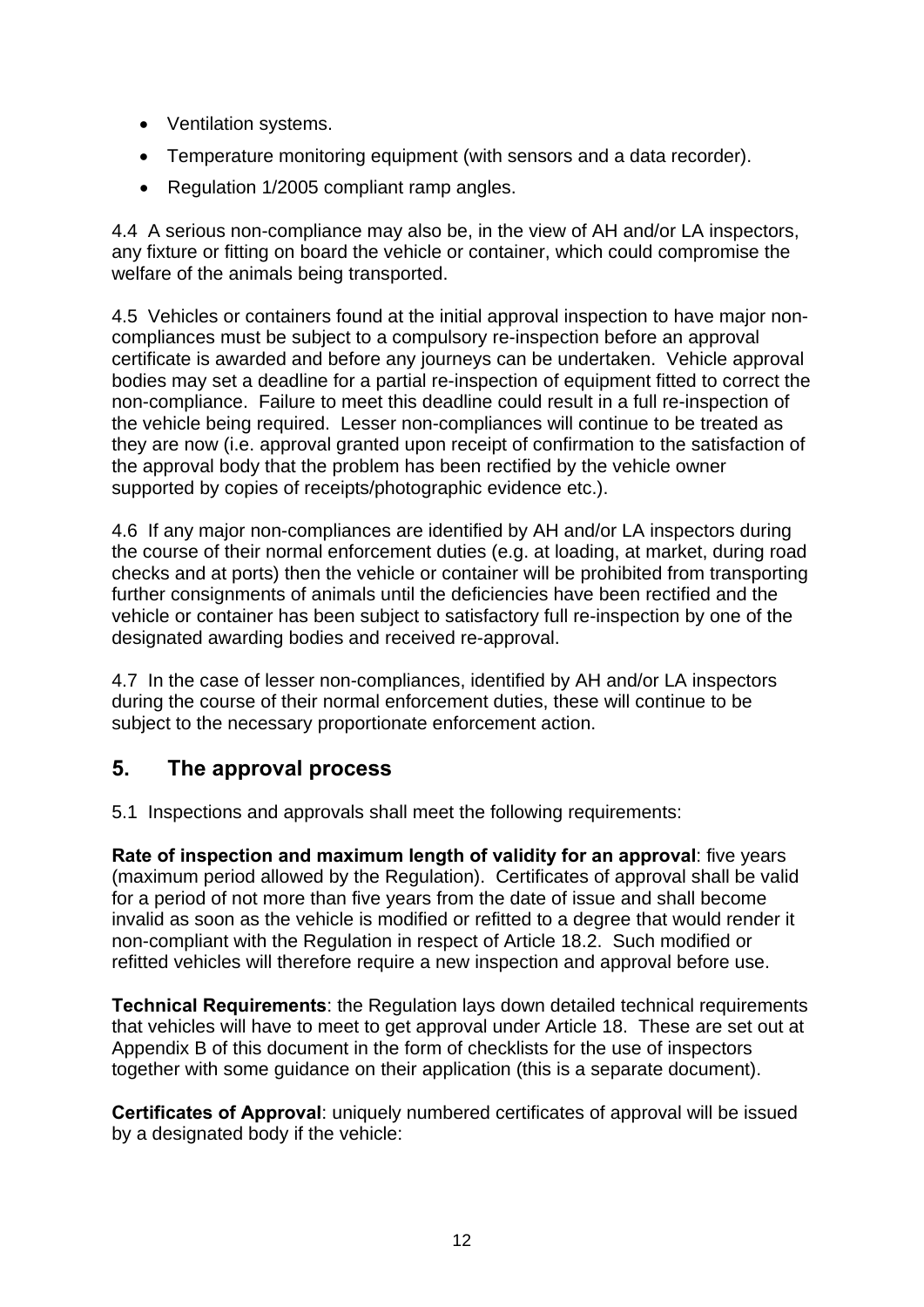- <span id="page-13-0"></span>• is not the subject of an application or approval by another competent authority in the same or another Member State (an applicant should make a declaration to this effect); and
- has been inspected and complies with the requirements of the Regulation.

5.2 The format of the certificate of approval is specified by the Regulation and shown at Appendix A.

5.3 The unique numbering system to be used will be agreed between the competent authority and each designated body with each body being allocated an exclusive batch of consecutive numbers.

5.4 In addition to the issue of a certificate, approved vehicles may have the option of receiving from the relevant designated body a robust plate, to be fixed by the owner to the vehicle in an accessible and visible place, showing as a minimum the certificate number, the vehicle's identification number and the expiry date of the certificate. The plate may also make provision for its updating – by a permanent means such as metal stamping – to record subsequent inspections.

**New Vehicles**: new vehicles that have not been modified since manufacture may be issued with a certificate of approval by a designated body valid for a maximum of five years (or until modification or refitting as above) without inspection provided that the applicant supplies documentary evidence from the manufacturer that the vehicle meets a standard specification that complies with the Regulation and that compliance has been checked by a designated body inspecting a completed example of that vehicle type. Note: this is not formal type approval requiring the checking of manufacturing processes.

**Records**: the competent authority is required to keep an electronic database record of all certificates issued so that they can be rapidly identified by the competent authorities in other EU Member States. National enforcement agencies are also likely to need access to these records. Designated bodies are expected to record the information contained in the certificate of approval and to transmit this information electronically to Animal Health on a monthly basis. Reports of vehicles failing inspection should also be submitted. In addition, designated bodies shall, on request, make available to the relevant competent authority any information or records related to the application of the approval process.

**Fees**: inspection and approval is self financing. Bodies designated to inspect and approve may therefore make a reasonable charge to applicants for their services.

**Appeals**: appeals against the decisions of designated bodies shall be made to the relevant UK competent authority if the issue cannot be resolved with the designated body.

### **6. Definition of competent authorities: the role of Defra, the devolved authorities and designated bodies**

6.1 The competent authorities for application of the Regulation in the UK are: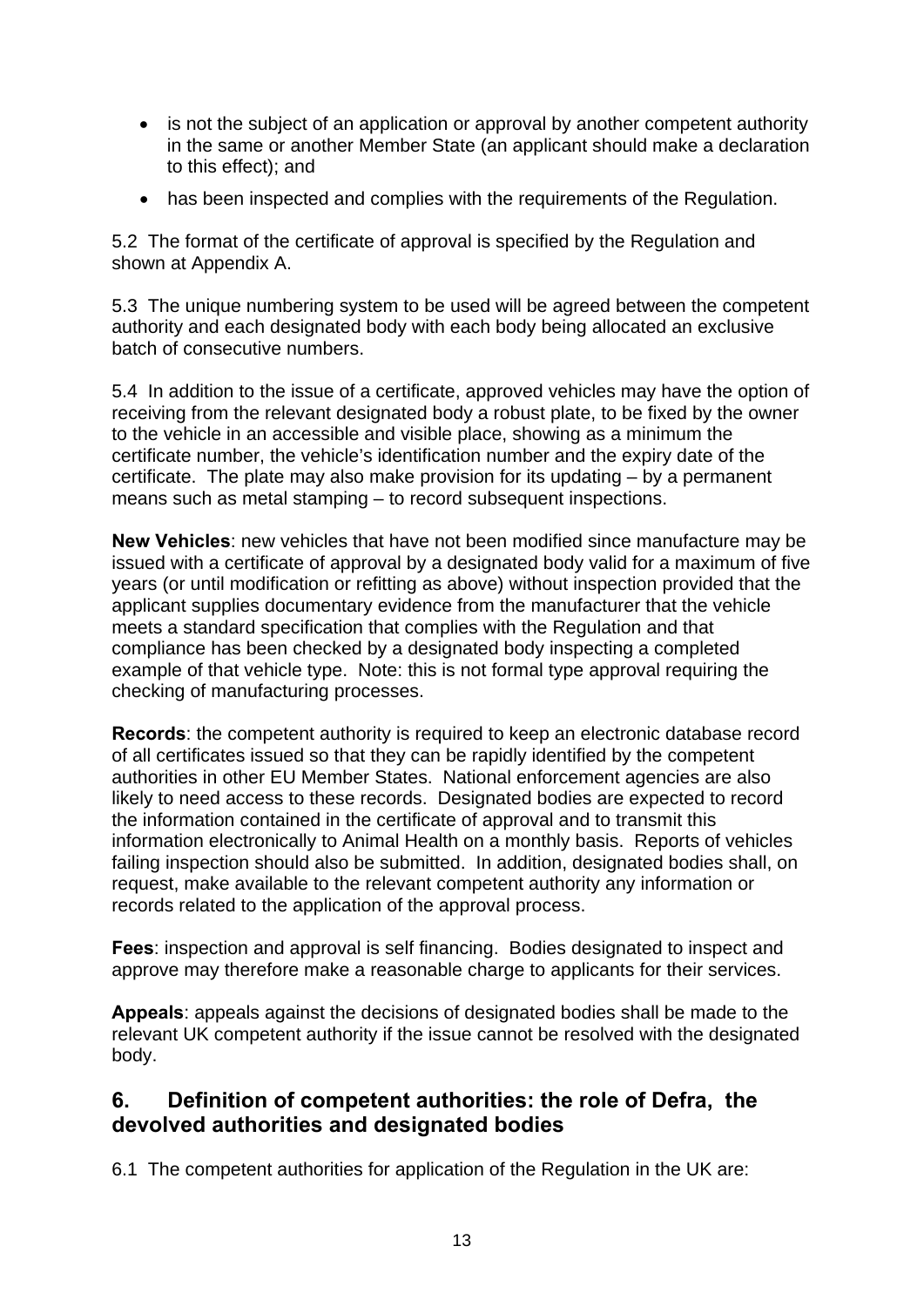<span id="page-14-0"></span>Defra in England, the Scottish Government Rural Directorate in Scotland, the Welsh Assembly Government in Wales and the Department of Agriculture and Rural Development for Northern Ireland. Contact details are shown in the introduction section. As competent authorities, they are responsible under Article 18 of the Regulation for;

- granting, or designating a body to award certificates of approval for means of transport by road used for long journeys upon application, provided that the means of transport:

(a) are not subject to an application submitted to or an approval by another competent authority in the same or another Member State;

(b) have been inspected by the competent authority, or body designated by a Member State, and found to comply with the requirements of Chapters II, III and VI of Annex I applicable to the design, the construction and the maintenance of means of transport by road used for long journeys.

- issuing, by them or body designated, a certificate, each with a number unique in the Member State and in accordance with a specimen set out in the Regulation;

- recording the certificates of approval in an electronic database in a manner enabling them to be rapidly identified by the competent authorities in all EU Member States, in particular in the event of a failure to comply with the Regulation; and

- granting derogations, where it decides to do so, to the provisions of Article 18 and to the provisions of Chapter V, paragraph 1.4, point b and Chapter VI of Annex I for means of transport by road in respect of journeys not exceeding 12 hours in order to reach the final place of destination.

6.2 A list of those approved bodies which are designated to operate the vehicle and container approval process throughout the UK is shown at section 9. Any new body that wishes to become approved must demonstrate their capability and competence to do so through the United Kingdom Accreditation Service (UKAS). If successful, they will, on application to the relevant competent authority, receive designated status and will be included on a list of approved providers, including their locations and contact details, which will be added to Section 9 of this document and will appear on the websites of Defra and the relevant devolved authority. Further details on the procedures applying to bodies wishing to become designated bodies can by requested by e-mail to: [aw-transport@defra.gsi.gov.uk](mailto:aw-transport@defra.gsi.gov.uk)

## **7. Withdrawal of designation as a certifying body**

7.1 Designation as a awarding body may be withdrawn where there is reason to believe that the body has failed to comply with the conditions of the inspection process or is likely to cease trading, be disbanded or go into receivership. Any certificates of approval issued by that body will continue to be valid for the full period for which they were issued unless found to be no longer meeting the standards required for certification.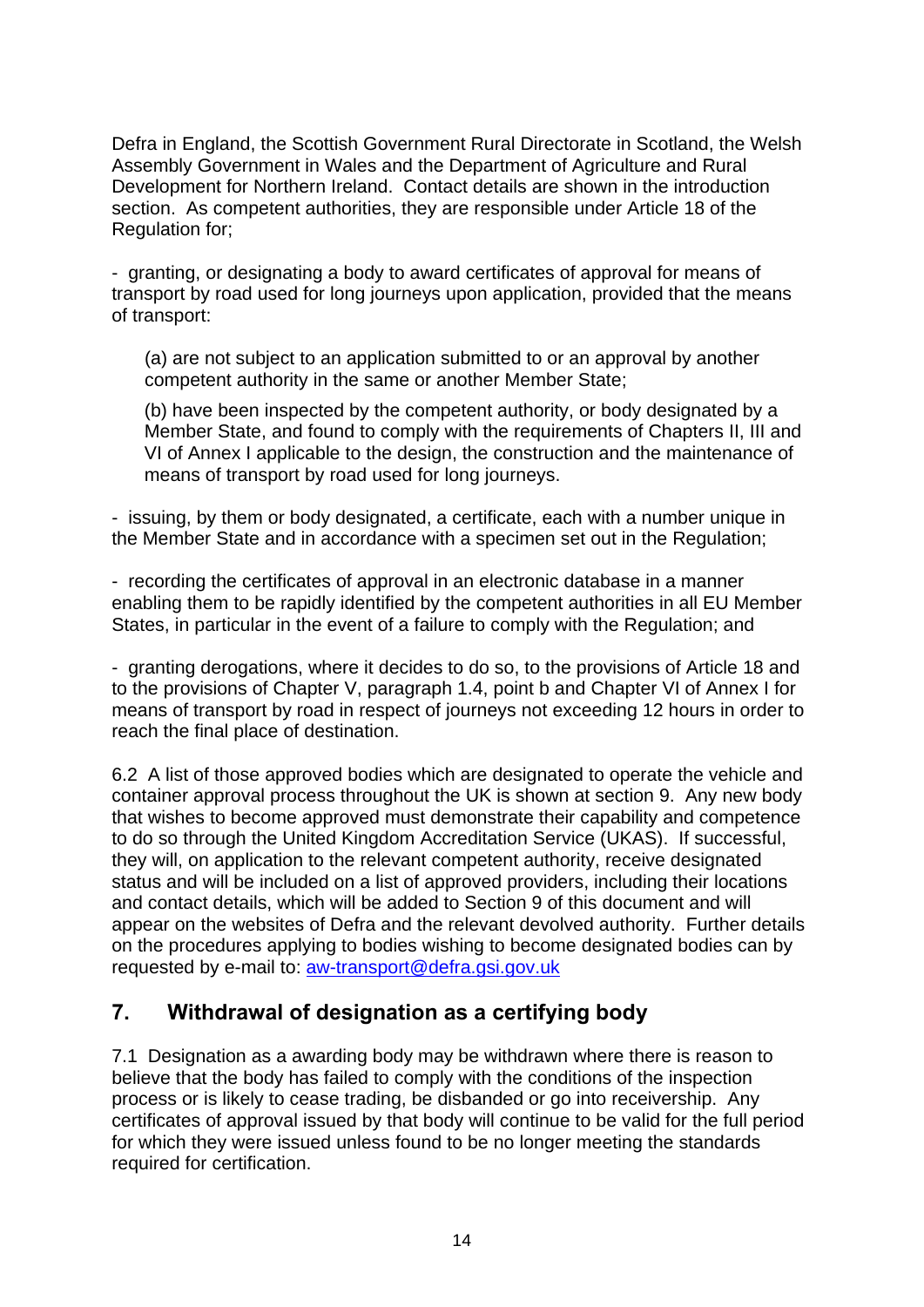<span id="page-15-0"></span>7.2 A transporter seeking re-approval of a vehicle or container does not have to reapply to the original designated awarding body.

7.3 A decision to withdraw a designated status is made by the relevant competent authority. After the decision is made, the designated body has the right of appeal to the relevant Secretary of State.

7.4 A period of 12 months must elapse following a withdrawal of designation before a fresh application for designation can be considered.

## **8. Compliance and enforcement**

8.1 Responsibility for compliance with the Regulation rests with the transporter.

8.2 Primary responsibility for enforcement of the legislation rests with LAs who will enforce the requirement to hold appropriate vehicle or container certification under The Welfare of Animals (Transport) (England) Order 2006 and under equivalent legislation in the Devolved Authorities.

8.3 Local authority enforcement of welfare during transport legislation is fair and proportionate, in line with the statutory Regulators Compliance Code [www.berr.gov.uk/files/file45019.pdf](http://www.berr.gov.uk/files/file45019.pdf) When considering what action to take in relation to non–compliance, local authorities consider the circumstances of the breach and the course of action most likely to achieve compliance. This may include giving consideration to the intent of transporters to comply with the rules.

8.4 A certificate issued to a vehicle or container owner can be suspended or revoked by a designated approval body upon instruction by the relevant competent authority – in this case the approval bodies if, after its issue, a vehicle is found to no longer meet the requirements of the Regulation.

8.5 The requirements for the authorisation of transporters are not covered by this guidance. However, further information on the authorisation process is available from AH at: [wit@animalhealth.gsi.gov.uk](mailto:wit@animalhealth.gsi.gov.uk)

## **9. Approved bodies**

9.1 At the time this guidance was issued, the following bodies were designated to inspect and approve vehicles and containers:

| <b>Freight Transport Association</b> | Tel: 01892 552235              |
|--------------------------------------|--------------------------------|
| <b>Hermes House</b>                  | E-mail: twells.admin@fta.co.uk |
| St John's Road                       |                                |
| Tunbridge Wells                      |                                |
| Kent                                 |                                |
| <b>TN4 9UZ</b>                       |                                |
|                                      |                                |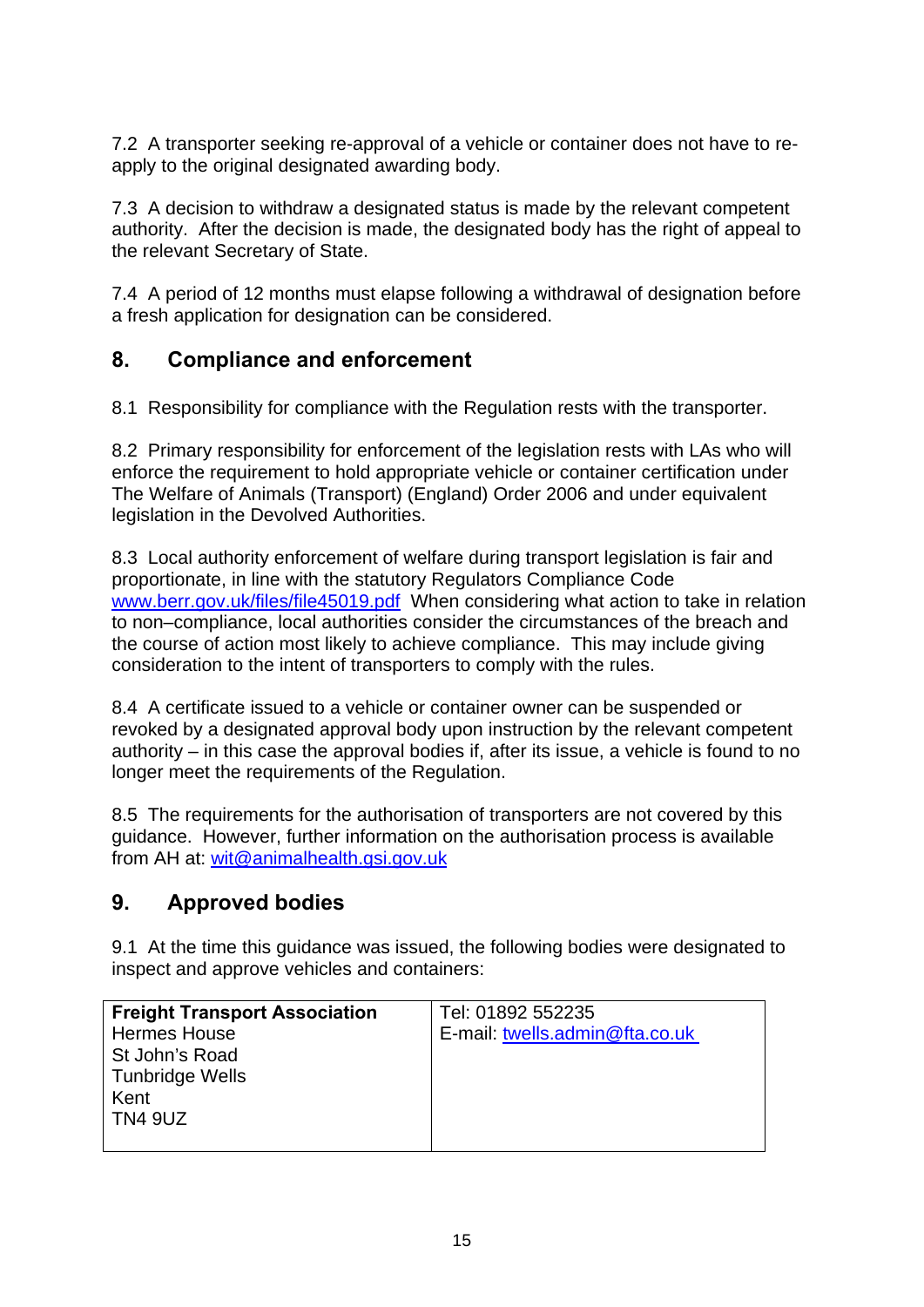| <b>NSF-CMI Certification</b><br>Hanborough Business Park<br>Long Hanborough<br>Oxford<br><b>OX29 8SG</b>                               | Tel: 01993 885610<br>E-mail:<br>enquiries@nsf-cmicertification.com |
|----------------------------------------------------------------------------------------------------------------------------------------|--------------------------------------------------------------------|
| <b>SAI GIobal/EFSIS</b><br>P O Box 165<br><b>Winterhill House</b><br>Snowdon Drive<br><b>Milton Keynes</b><br>MK <sub>6</sub> 1PB      | Tel: 01908 249973<br>Fax: 01908 249965<br>E-mail: fabbl@efsis.com  |
| <b>Scottish Food Quality Certification</b><br><b>Royal Highland Centre</b><br>10th Avenue<br>Ingliston<br>Edinburgh<br><b>EH28 8NF</b> | Tel: 0131 335 6600<br>E-mail: info@sfqc.co.uk                      |

Competent authority designations allow the relevant bodies to operate throughout the UK.